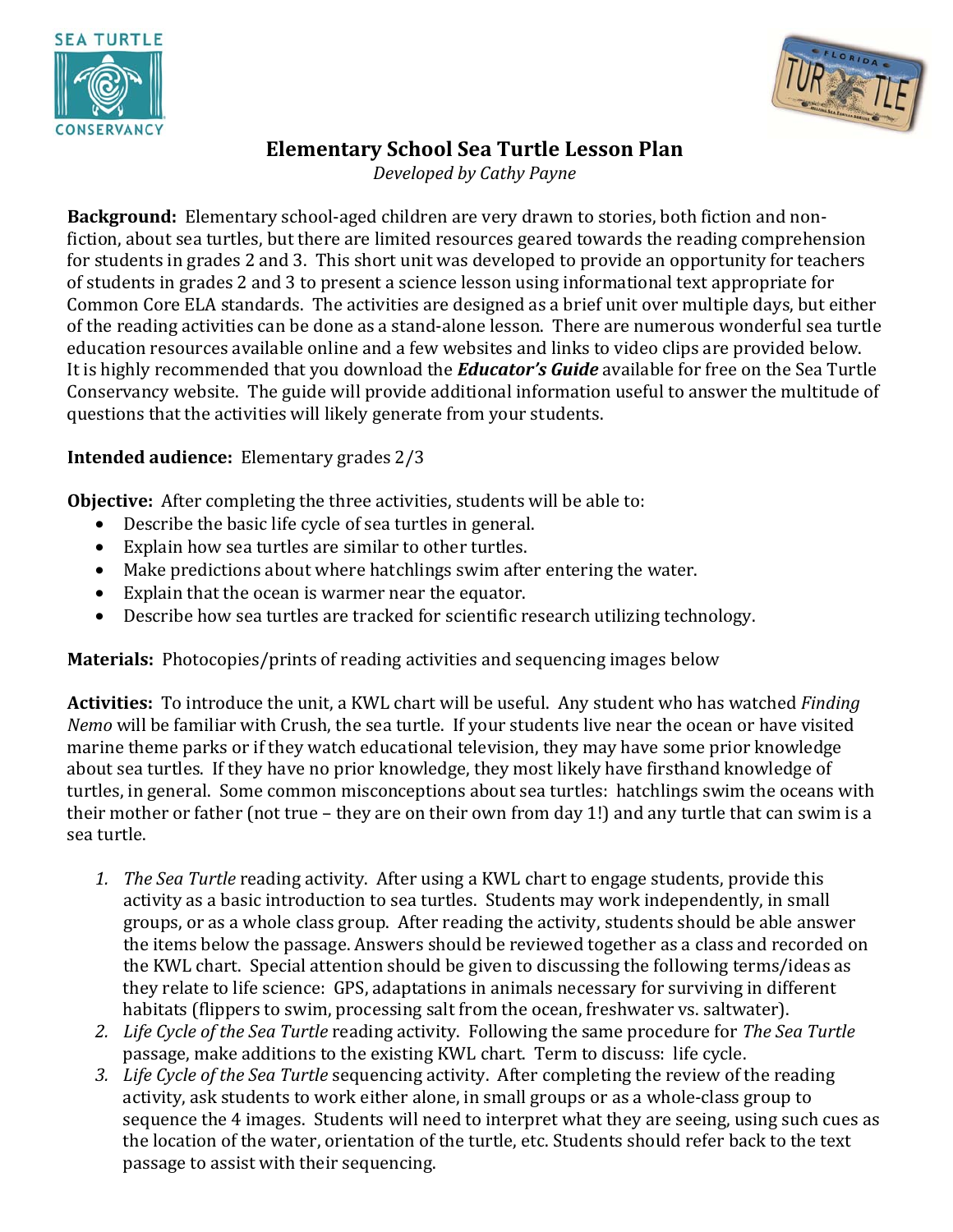#### **Useful questions to ask:**

- What is ocean water like? How is it different than freshwater?
- Where is the ocean likely to be warm?
- Have you heard the phrase GPS? What is it? Do you have it in your car?

#### **Extension Activities:**

- Using answers from their KWL chart and further exploration on the internet, create a 'Fun Facts' poster about sea turtles that can be used for your students to provide a lesson for preschool through 1<sup>st</sup> grade students.
- Create a chapter book with all 7 sea turtle species
- Create a chapter book with multiple turtles being tracked as part of Tour de Turtles
- Adopt a Sea Turtle as a class
- Create a public service announcement or poster about how you can help sea turtles survive using information found on the useful links below

#### **Useful links:**

http://www.tourdeturtles.org The official website of Tour de Turtles. Track turtles fitted with satellite transmitters. Teacher tab has lessons and the Sea Turtle Conservancy Educator Guide. \*\*\*Educator's Guide location!!!!

http://www.conserveturtles.org/educators Sea Turtle Conservancy website. Educator's Corner has multiple activities available at no charge as well as ways to get involved in Sea Turtle Conservation. Lots of historical sea turtle tracking information in addition to turtles currently tracked for Tour de Turtles. Adopt Sea Turtle information. \*\*\*Educator's Guide location!!!!

http://www.nmfs.noaa.gov/pr/education/turtles.htm National Oceanic and Atmospheric Administration education website. Archive of downloadable *Turtle Times* newsletter for kids with information on sea turtle species in addition to other marine animal curricula.

http://www.arkive.org A wonderful resource for images of animals in the public domain. Good place to find high-resolution images of freshwater turtles and sea turtles of all 7 species.

http://kids.nationalgeographic.com/kids/animals/creaturefeature/loggerhead/ Great video clips with sea turtles from National Geographic Kids.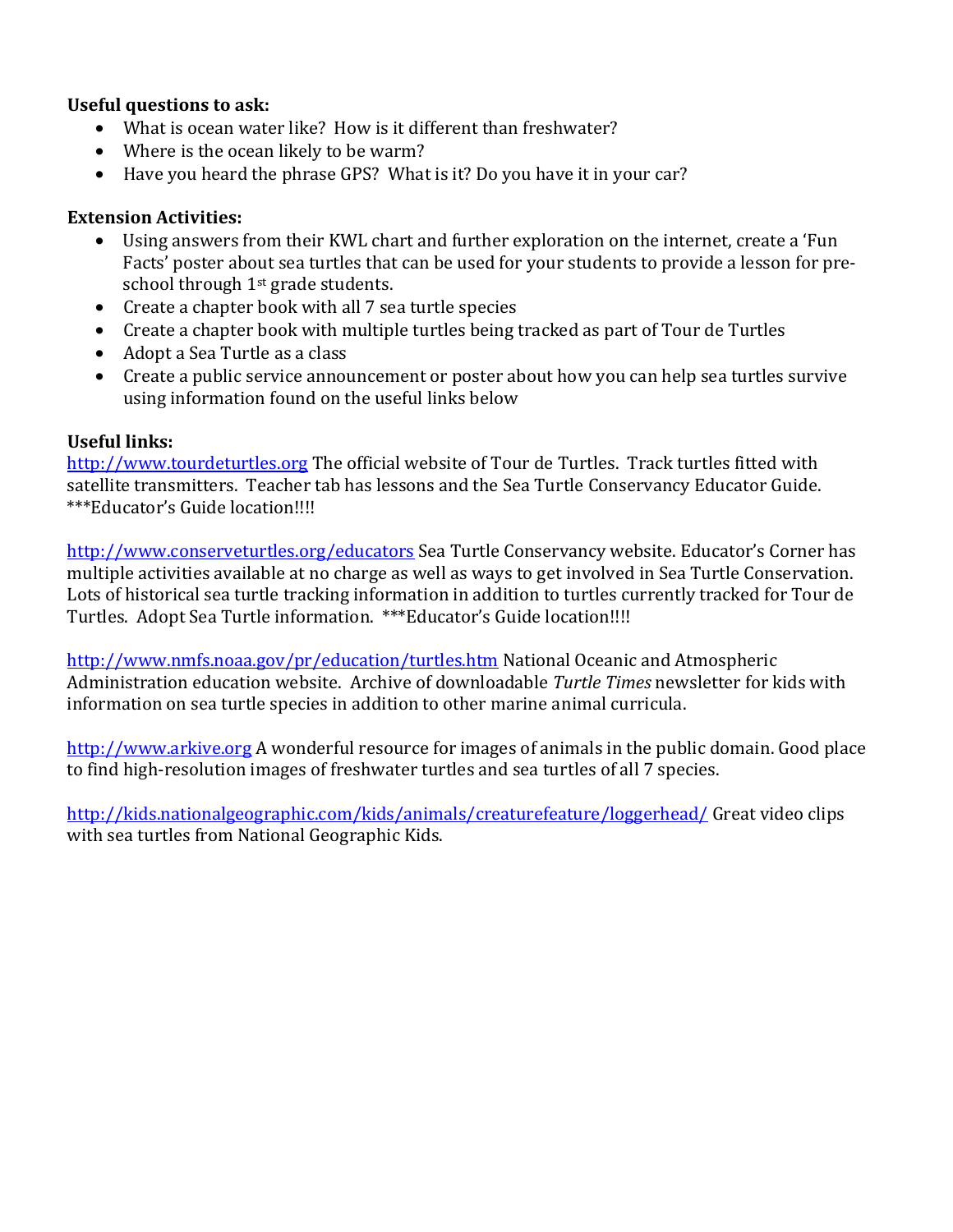### **Standards Covered:**

### *Common Core ELA Standards:*

- 9 CCSS.ELA-Literacy.RI.2.1 Ask and answer such questions as *who, what, where, when, why*, and *how* to demonstrate understanding of key details in a text.
- $\checkmark$  CCSS.ELA-Literacy.RI.2.3 Describe the connection between a series of historical events, scientific ideas or concepts, or steps in technical procedures in a text.
- $\checkmark$  CCSS.ELA-Literacy.RI.2.4 Determine the meaning of words and phrases in a text relevant to a *grade 2 topic or subject area.*
- $\checkmark$  CCSS.ELA-Literacy.RI.2.7 Explain how specific images (e.g., a diagram showing how a machine works) contribute to and clarify a text.
- $\checkmark$  CCSS.ELA-Literacy.RI.3.1 Ask and answer questions to demonstrate understanding of a text, referring explicitly to the text as the basis for the answers.
- $\checkmark$  CCSS.ELA-Literacy.RI.3.3 Describe the relationship between a series of historical events, scientific ideas or concepts, or steps in technical procedures in a text, using language that pertains to time, sequence, and cause/effect.
- $\checkmark$  CCSS.ELA-Literacy.RI.3.4 Determine the meaning of general academic and domain-specific words and phrases in a text relevant to a *grade 3 topic or subject area*.
- $\checkmark$  CCSS.ELA-Literacy.RI.3.7 Use information gained from illustrations (e.g., maps, photographs) and the words in a text to demonstrate understanding of the text (e.g., where, when, why, and how key events occur).
- $\checkmark$  CCSS.ELA-Literacy.RI.3.8 Describe the logical connection between particular sentences and paragraphs in a text (e.g., comparison, cause/effect, first/second/third in a sequence).

### *Next Generation Science Standards:*

- 2-LS4-1. Make observations of plants and animals to compare the diversity of life in different habitats.
- 3-LS1-1. Develop models to describe that organisms have unique and diverse life cycles but all have in
	- Common birth, growth, reproduction, and death.
- 3-LS3-2. Use evidence to support the explanation that traits can be influenced by the environment
- 3-LS4-3. Construct an argument with evidence that in a particular habitat some organisms can survive
	- Well, some survive less well, and some cannot survive at all.
- 3-ESS2-2. Obtain and combine information to describe climates in different regions of the world.

This lesson plan was funded by a grant awarded from the Sea Turtle Grants Program. The Sea Turtle Grants Program is funded from proceeds from the sale of the Florida Sea Turtle License Plate. Learn more at http://www.helpingseaturtles.org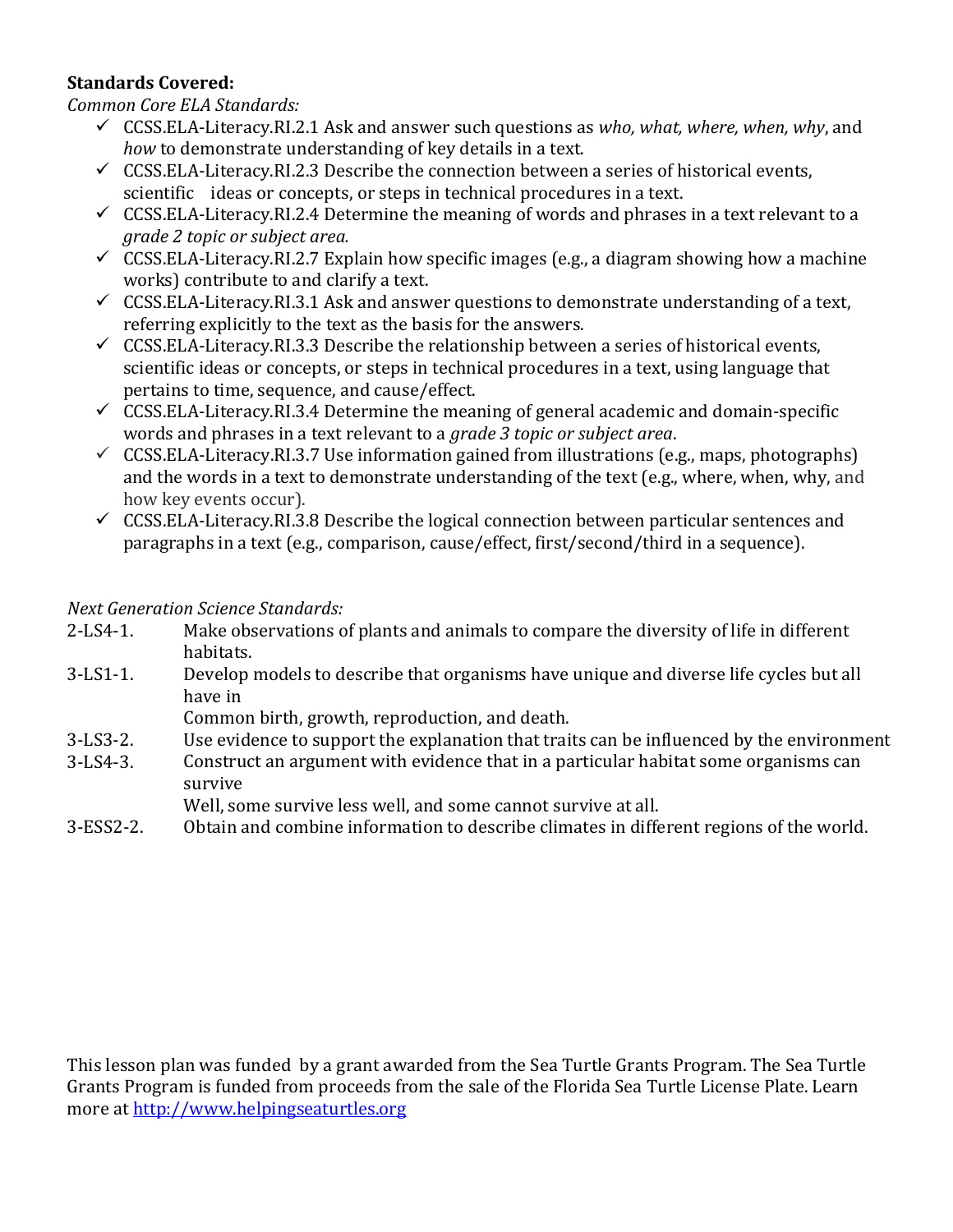Name:



The Sea Turtle

 Sea turtles are reptiles that live in the ocean. Most sea turtles like to swim in warm oceans. All sea turtles need to breathe air. They cannot breathe air under water, so they swim to the surface often to reach the air. Sea turtles are like land turtles and freshwater turtles, except most sea turtles are much bigger and they have flippers instead of legs. Some sea turtles are over 4 feet long and weigh over 600 pounds! Sea turtles have been on Earth for over 100 million years. They swam the oceans when dinosaurs walked on land!

 Most sea turtles spend their whole lives in the ocean. They only leave the water to lay their eggs on warm beaches. They can live to be over 50 years old. There are 7 different types of sea turtles around the world. Different types of sea turtles eat different food. Favorite foods for sea turtles are sea grass, crabs, shrimp, and jellyfish.

 Sea turtles all swim long distances in the ocean. Some of the turtles have a type of GPS on their top shell so humans can learn where the turtles swim in the ocean. Scientists use GPS to follow the turtles because humans cannot swim hundreds of miles like the turtles!

1. Can sea turtles breathe under water?

2. List 2 ways that sea turtles are different than land or freshwater turtles:

| 3. How many types of sea turtles are there?       |  |
|---------------------------------------------------|--|
|                                                   |  |
| 5. Who puts GPS on the shell of some sea turtles? |  |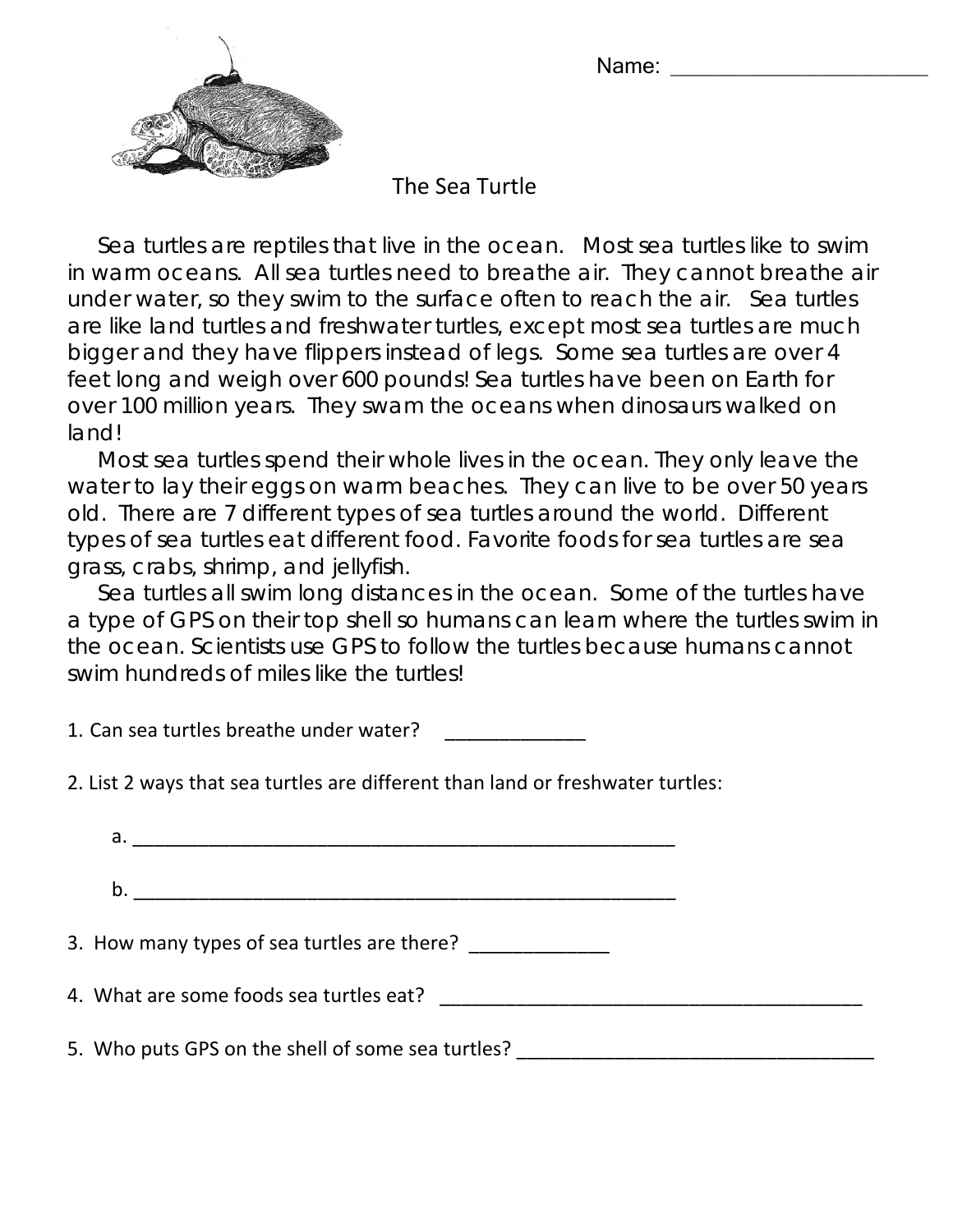# The Sea Turtle **ANSWER KEY**

 Sea turtles are reptiles that live in the ocean. Most sea turtles like to swim in warm oceans. All sea turtles need to breathe air. They cannot breathe air under water, so they swim to the surface often to reach the air. Sea turtles are like land turtles and freshwater turtles, except most sea turtles are much bigger and they have flippers instead of legs. Some sea turtles are over 4 feet long and weigh over 600 pounds! Sea turtles have been on Earth for over 100 million years. They swam the oceans when dinosaurs walked on land!

 Most sea turtles spend their whole lives in the ocean. They only leave the water to lay their eggs on warm beaches. They can live to be over 50 years old. There are 7 different types of sea turtles around the world. Different types of sea turtles eat different food. Favorite foods for sea turtles are sea grass, crabs, shrimp, and jellyfish.

 Sea turtles all swim long distances in the ocean. Some of the turtles have a type of GPS on their top shell so humans can learn where the turtles swim in the ocean. Scientists use GPS to follow the turtles because humans cannot swim hundreds of miles like the turtles!

### 1. Can sea turtles breathe under water? **No**

2. List 2 ways that sea turtles are different than land or freshwater turtles:

### a. **Much larger than most land or freshwater turtles**

### b. **Flippers instead of legs**

3. How many types of sea turtles are there? **7**

- 4. What are some foods sea turtles eat? **Sea grass, crabs, shrimp, jellyfish**
- 5. Who puts GPS on the shell of some sea turtles? **Scientists**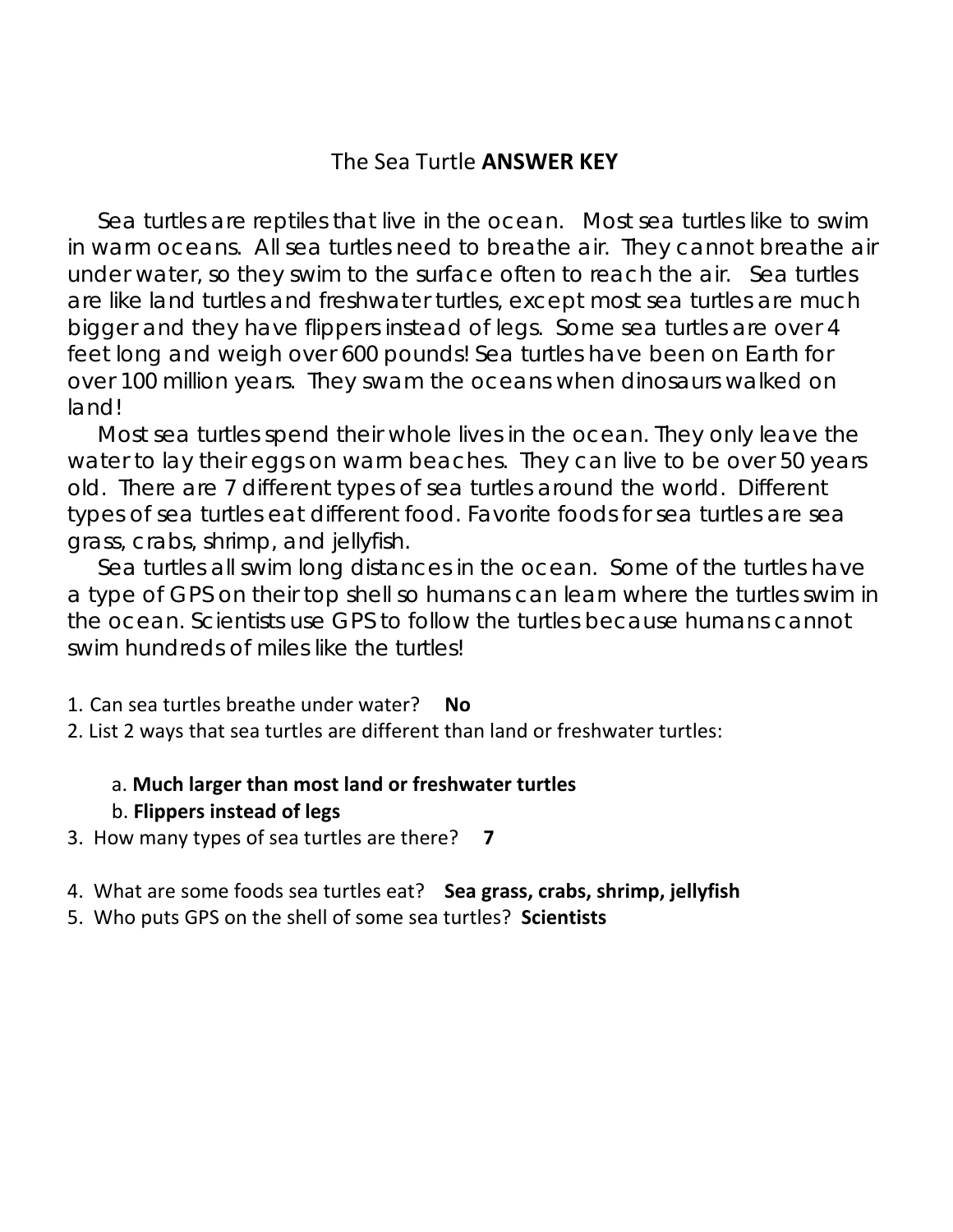Name: \_\_\_\_\_\_\_\_\_\_\_\_\_\_\_\_\_\_\_\_\_\_\_\_\_



# Life Cycle of the Sea Turtle

 Sea turtles are reptiles that live in the ocean. When a sea turtle is old enough, it will swim hundreds of miles back to the same beach where it first hatched from an egg. At nighttime, the female turtle will crawl out of the water onto the beach. She will use her back flippers to dig a deep hole in the sand. The hole will be the nest for her eggs. She will lay her eggs in the hole. When all of her eggs are in the hole, she will cover them with sand to keep them safe. After her nest is covered she will crawl back to the ocean. After about 60 days, the hatchling turtles will climb from the nest and crawl to the ocean. Sea turtles will spend their whole lives in the ocean until they are ready to lay eggs. When they are 25 years old, they might swim back to the same beach to lay their eggs!

|  | 1. Where do sea turtles live? |  |  |
|--|-------------------------------|--|--|
|  |                               |  |  |

- 2. Which sea turtles will leave the ocean to lay their eggs? a. Males b. females
- 3. Which flippers do the turtles use to dig the hole for the nest? a. Front b. Back

4. How many days does it take for the eggs to hatch? \_\_\_\_\_\_\_\_\_\_\_\_\_\_

- 5. Write 2 questions you have about sea turtles.
	- $1.$ 2. \_\_\_\_\_\_\_\_\_\_\_\_\_\_\_\_\_\_\_\_\_\_\_\_\_\_\_\_\_\_\_\_\_\_\_\_\_\_\_\_\_\_\_\_\_\_\_\_\_\_\_\_\_\_\_\_\_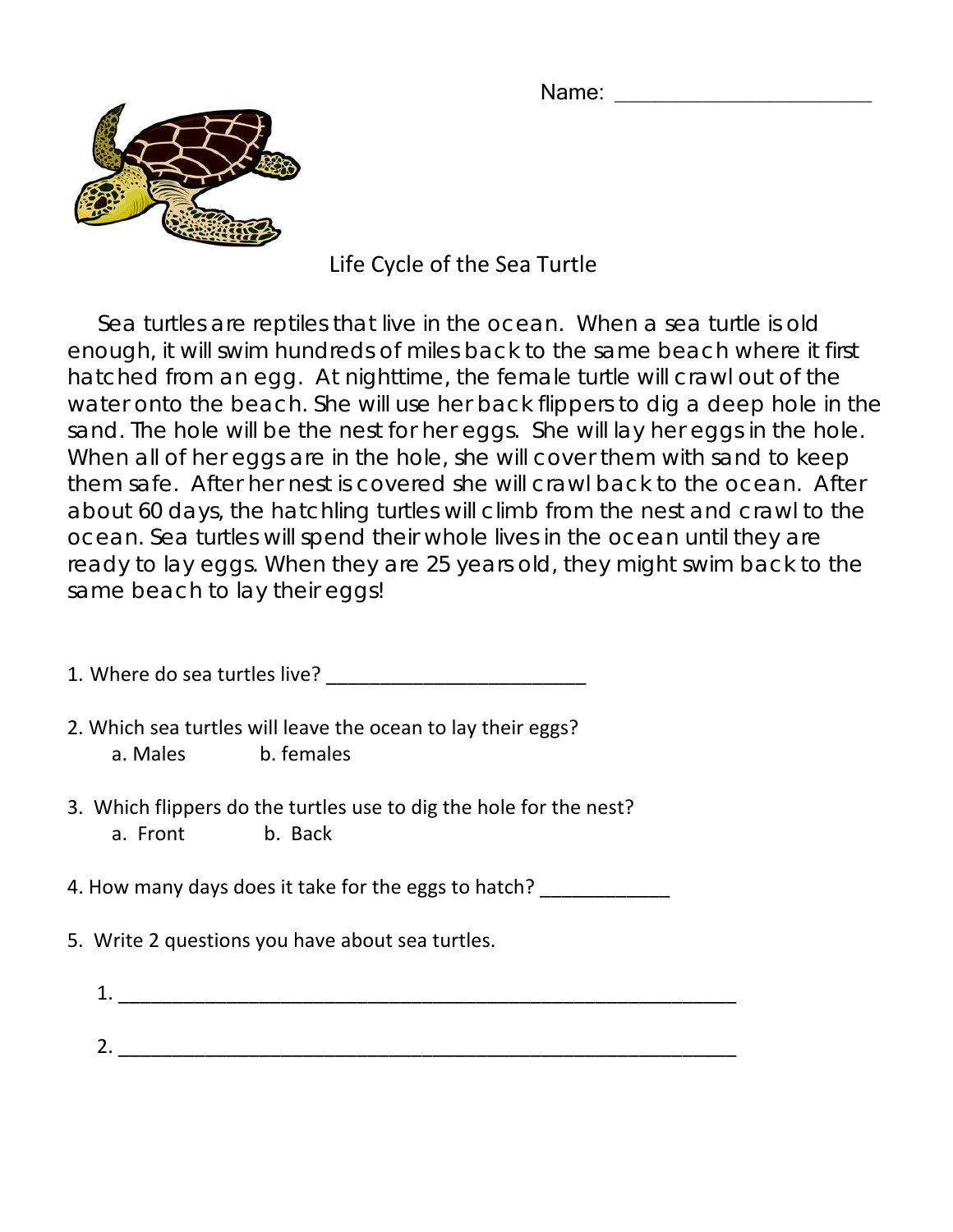# Life Cycle of the Sea Turtle **ANSWER KEY**

 Sea turtles are reptiles that live in the ocean. When a sea turtle is old enough, it will swim hundreds of miles back to the same beach where it first hatched from an egg. At nighttime, the female turtle will crawl out of the water onto the beach. She will use her back flippers to dig a deep hole in the sand. The hole will be the nest for her eggs. She will lay her eggs in the hole. When all of her eggs are in the hole, she will cover them with sand to keep them safe. After her nest is covered she will crawl back to the ocean. After about 60 days, the hatchling turtles will climb from the nest and crawl to the ocean. Sea turtles will spend their whole lives in the ocean until they are ready to lay eggs. When they are 25 years old, they might swim back to the same beach to lay their eggs!

- 1. Where do sea turtles live? **The ocean**
- 2. Which sea turtles will leave the ocean to lay their eggs?

a. Males **b. Females**

- 3. Which flippers do the turtles use to dig a hole for the nest?
	- a. Front **b. Back**
- 4. How many days does it take for the eggs to hatch? **About 60**
- 5. Write 2 questions you have about sea turtles. **Will vary**
	- 1.  $2.$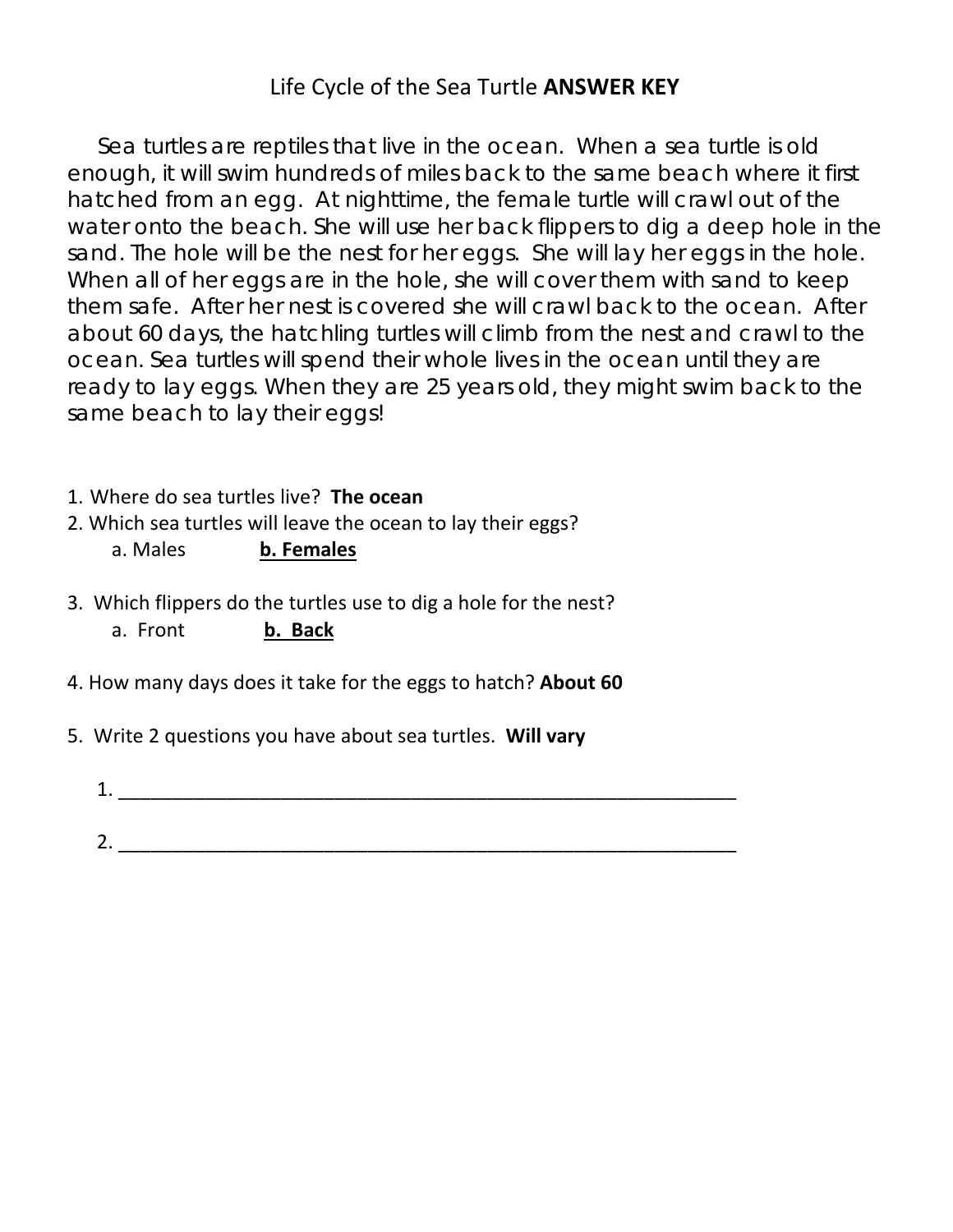**Sea Turtle Life Cycle Sequencing Activity:** After completing and reviewing the *Life Cycle of the Sea Turtle* activity, ask students to sequence the images below in chronological order. Images can be printed and cut out or can be projected together as below.

#### **Extensions:**

- Ask students if they can think of any steps to add.
- Students can write a short story predicting where the hatchlings might go once they reach the water.
- Students can create an artwork describing a step in the life cycle.
- Students can 'read' the images below by analyzing what they observe in each image.



Sea Turtle Conservancy - **Educator's Guide** Sea World Education Sea World Education







Sea Turtle Conservancy - *Educator's Guide* Sea Turtle Conservancy - *Educator's Guide* Sea Turtle Conservancy - *Educator's Guide*